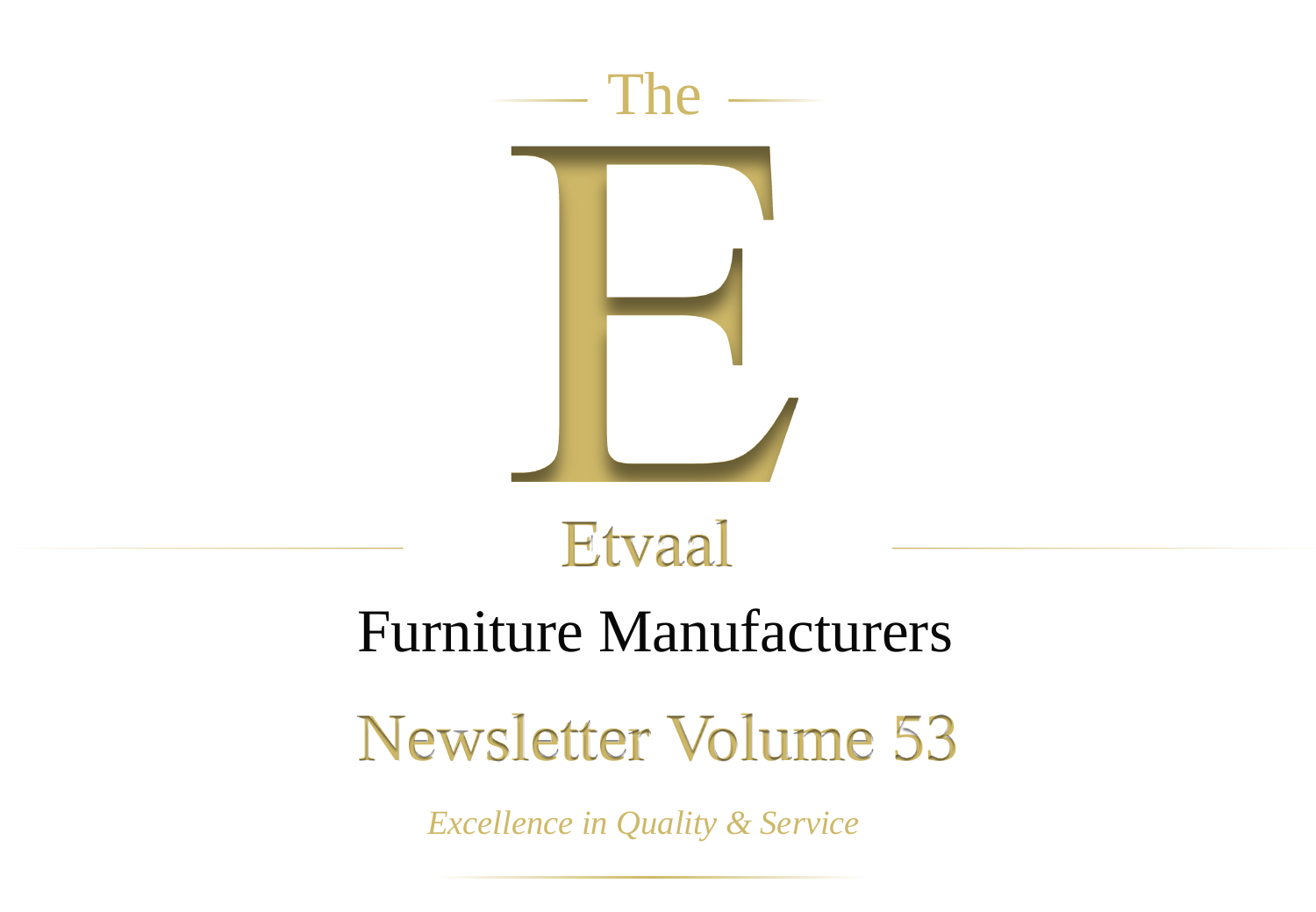# The Important Dates

|                                                                                   | Etvaal                  |
|-----------------------------------------------------------------------------------|-------------------------|
| Mon Tue Wed Thu<br>Fri<br>Sat Sun                                                 |                         |
| З                                                                                 |                         |
| 9<br>6<br>5<br>10 <sub>10</sub><br>$\overline{4}$                                 |                         |
| 12 13<br>16<br>$\sqrt{15}$<br>$14 \cdot$                                          |                         |
| 20<br>$22 \t 23$<br>21<br>18<br>19<br>24                                          | <b>Factory Closes</b>   |
| 25 26 27 28 29 30<br>- 31                                                         | 22 December 2021        |
| <b>Order Book Closes</b>                                                          |                         |
| In an effort to streamline our operations, to be more efficient and               | <b>Factory Re-opens</b> |
| effective, we highly urge all our customers to submit their year-end<br>orders by | 11 January 2022         |

### **15 October 2021**.

 $\mathbf 2$ 

 $\overline{2}$ 

With our order book already starting to fill up, we would appreciate your co-operation to avoid disappointment and to enable us to plan ahead and make the necessary provision in good time.

*Etvaal Newsletter Vol 53 | Page | 1*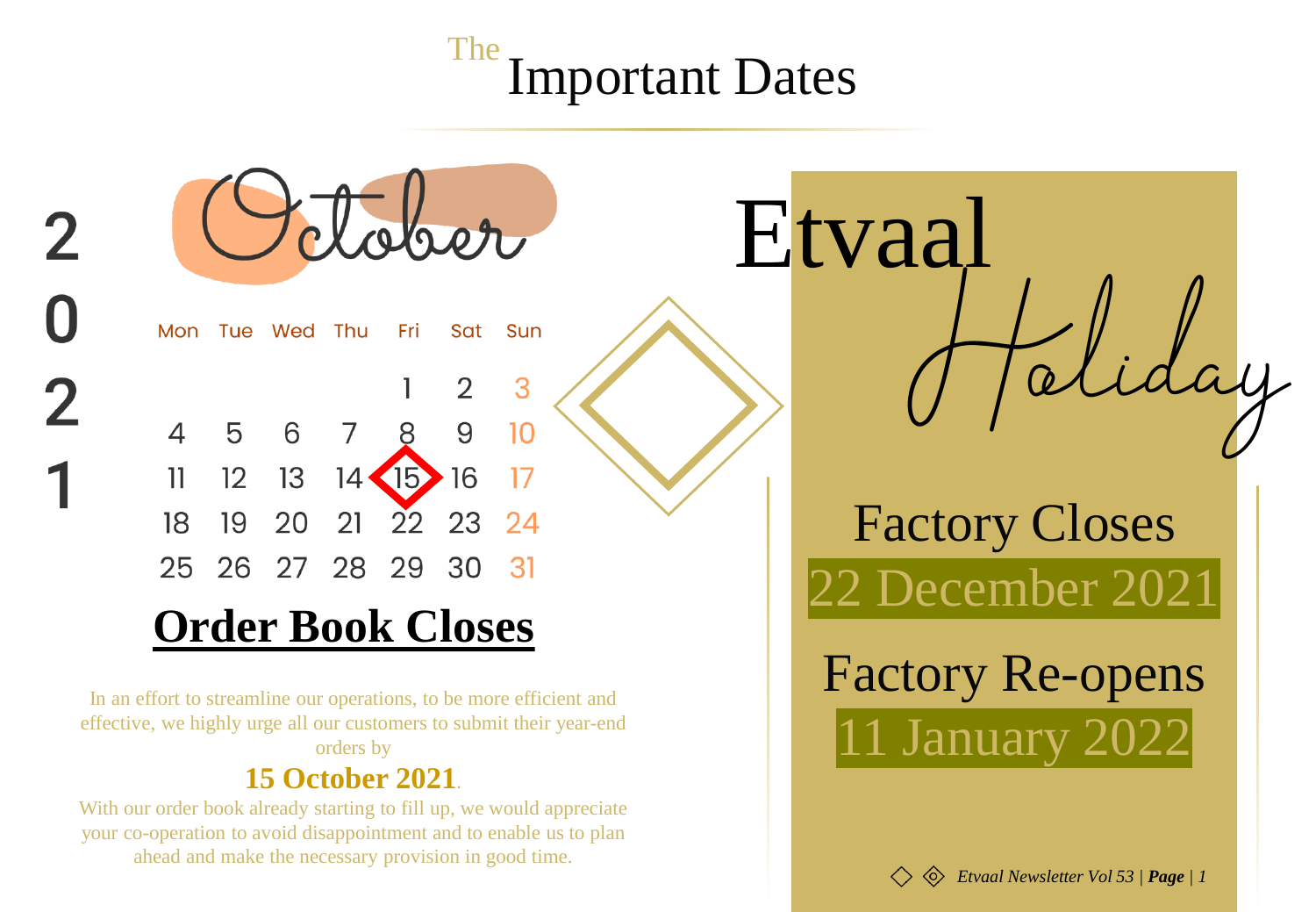### The Etvaal Catalogue *Digital Format Only*

At Etvaal we are dedicated to sustainability and we are constantly improving our business to reduce our impact on the environment, therefore our catalogue will only be available in digital format.

The digital catalogue will be regularly updated to ensure you always have the latest version.



### *Please download the latest Catalogue 2021 from our website www.etvaal.com*

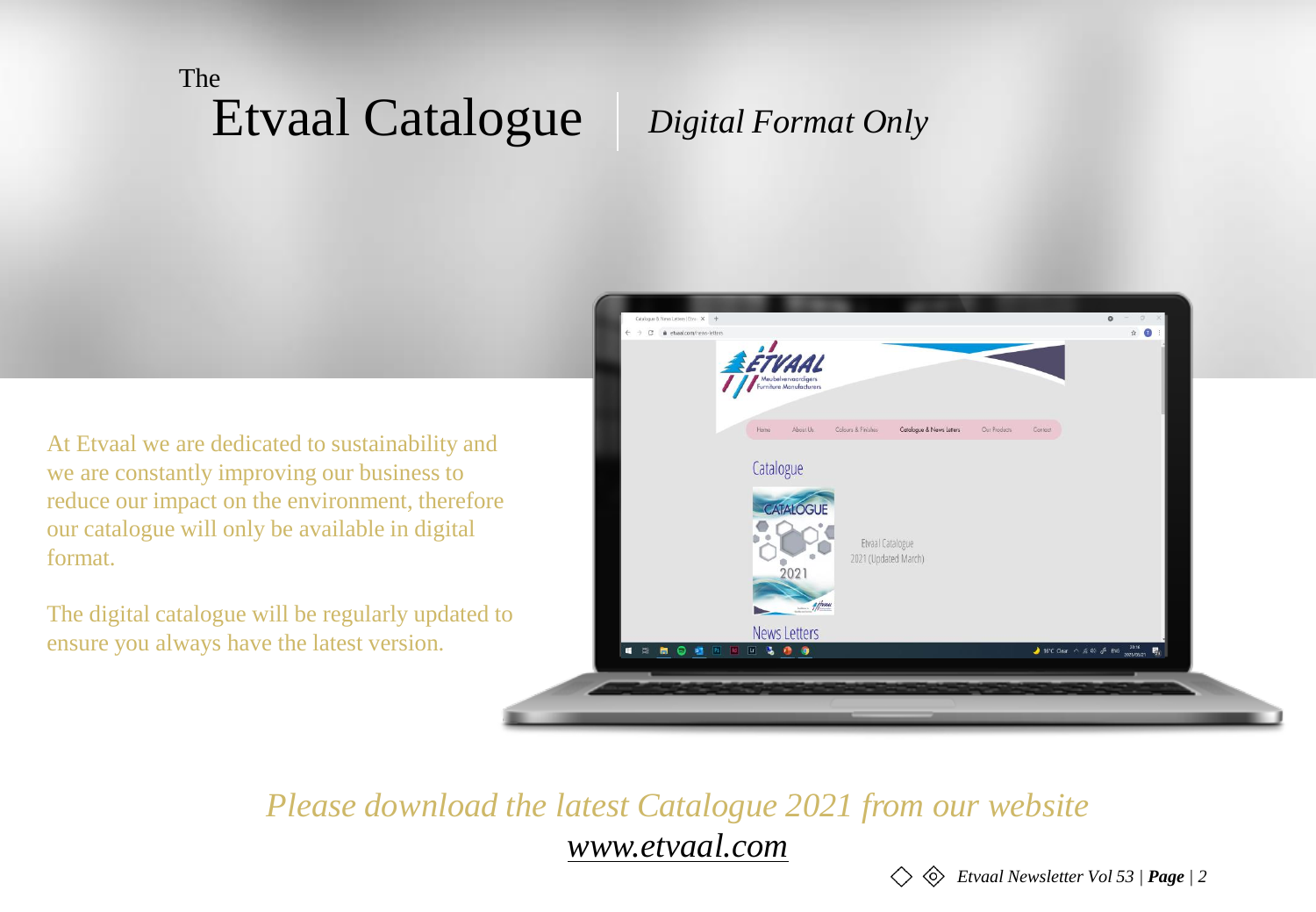# The  $-$ 107 Milano Tri Bunk



Our 107 Tri Bunk Beds are the ultimate space savers. This solid bunk bed offers a fun and effective way to increase your home's sleeping capacity.

Manufactured from SA Furniture Pine, this bunk bed is neat, versatile and has a standard single bed at the top and a standard sized three quarter at the bottom.

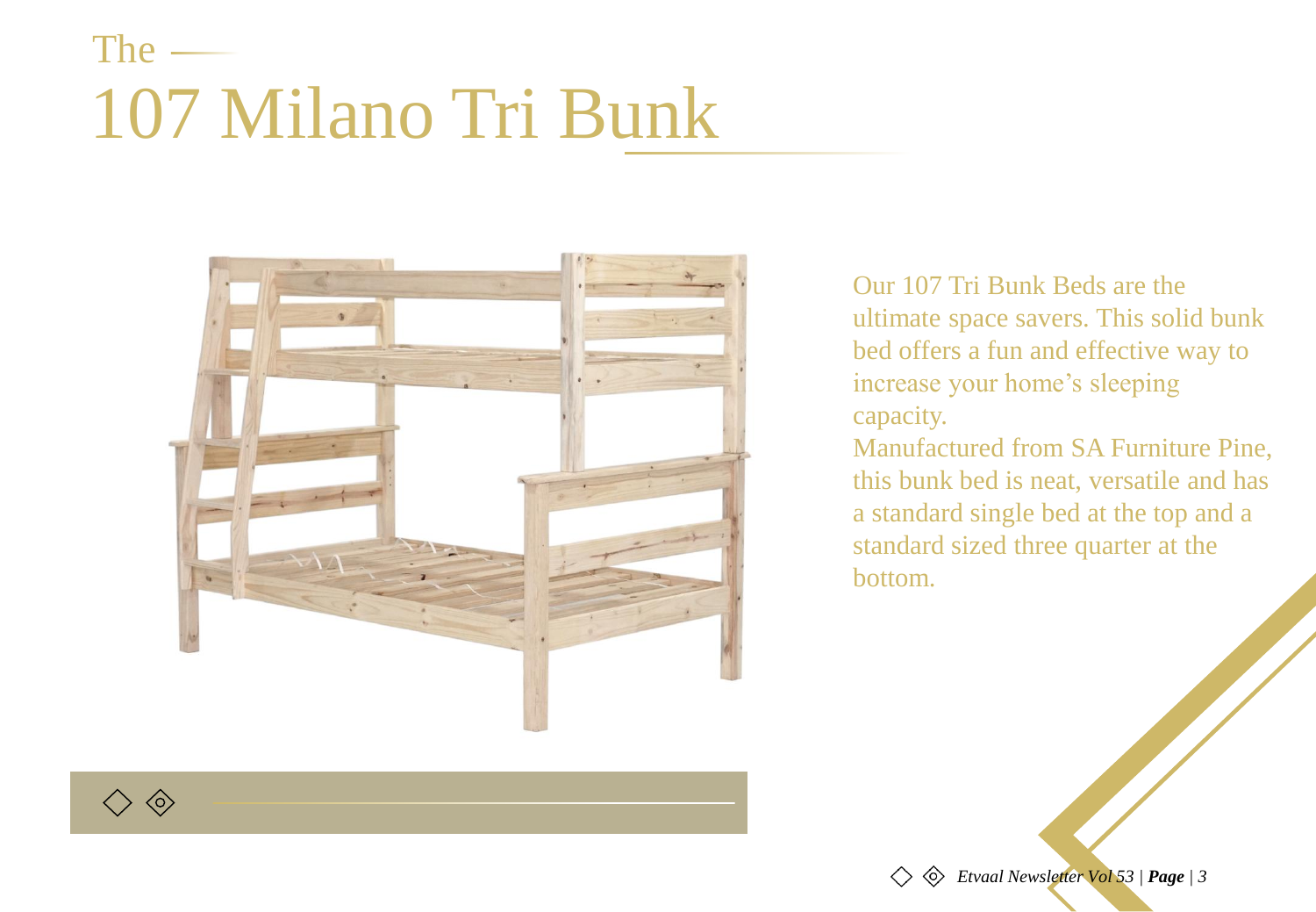Available in

- **WHITE ONLY**
- **WHITE & SAHARA**

# The  $-$ Lunar Baby Range







The Lunar Baby Range consist of a Lunar Cot with a complimenting Lunar Compactum. Inspired by a traditional and clean lined shape with a modern design. The Lunar Baby Range brings comfort and style to the nursery. Available in a lovely Two Tone or a traditional only white option.



*Etvaal Newsletter Vol 53 | Page | 4*◇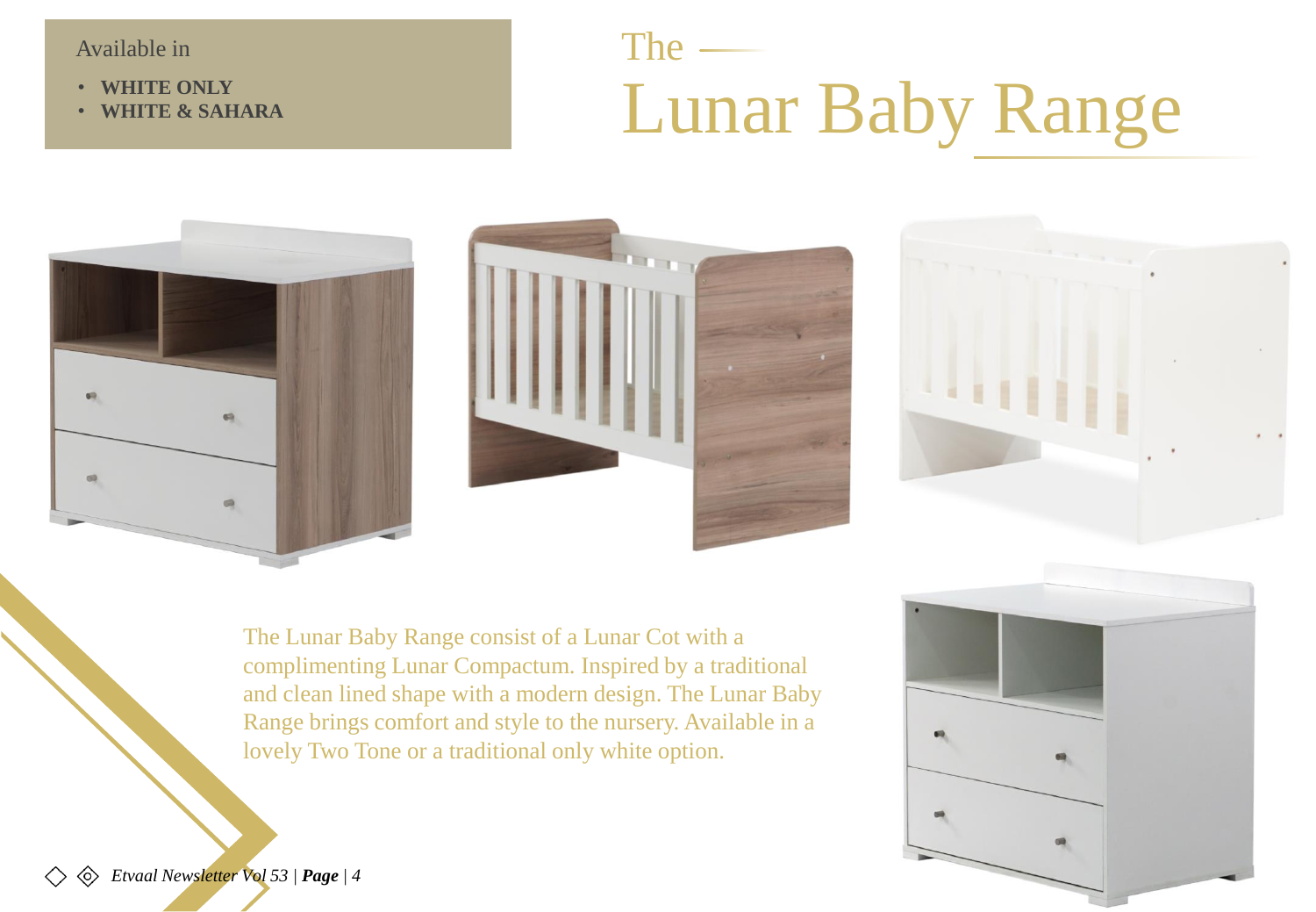Available in

- **WHITE ONLY**
- **WHITE & SAHARA**

# The  $-$ Lunar Budget Compactum





Having changing items within reach is one thing you simply cannot do without.

Our Lunar Budget Compactum has sufficient within reach packing space for nappies, cream and wet wipes.

*Etvaal Newsletter Vol 53 | Page | 5* $\langle \diamond \rangle$ ◇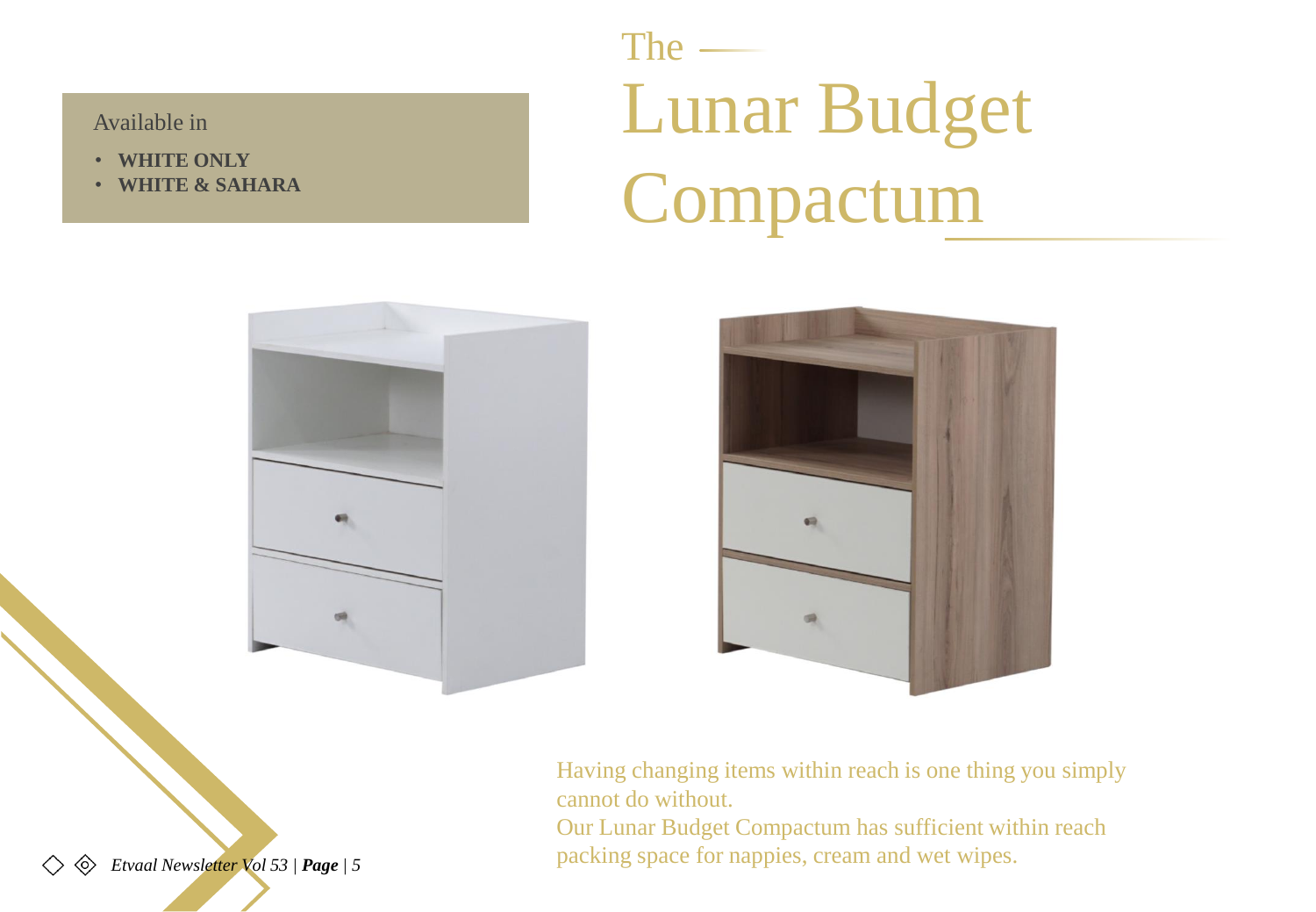# Ulale Large Cot with Drawer



*Available in White Only*

This Ulale Large cot with Drawer features a clean, award-winning design that will elevate the look of your baby's nursery. Manufactured with a spacious, built-in drawer for a beautiful and practical nursery



The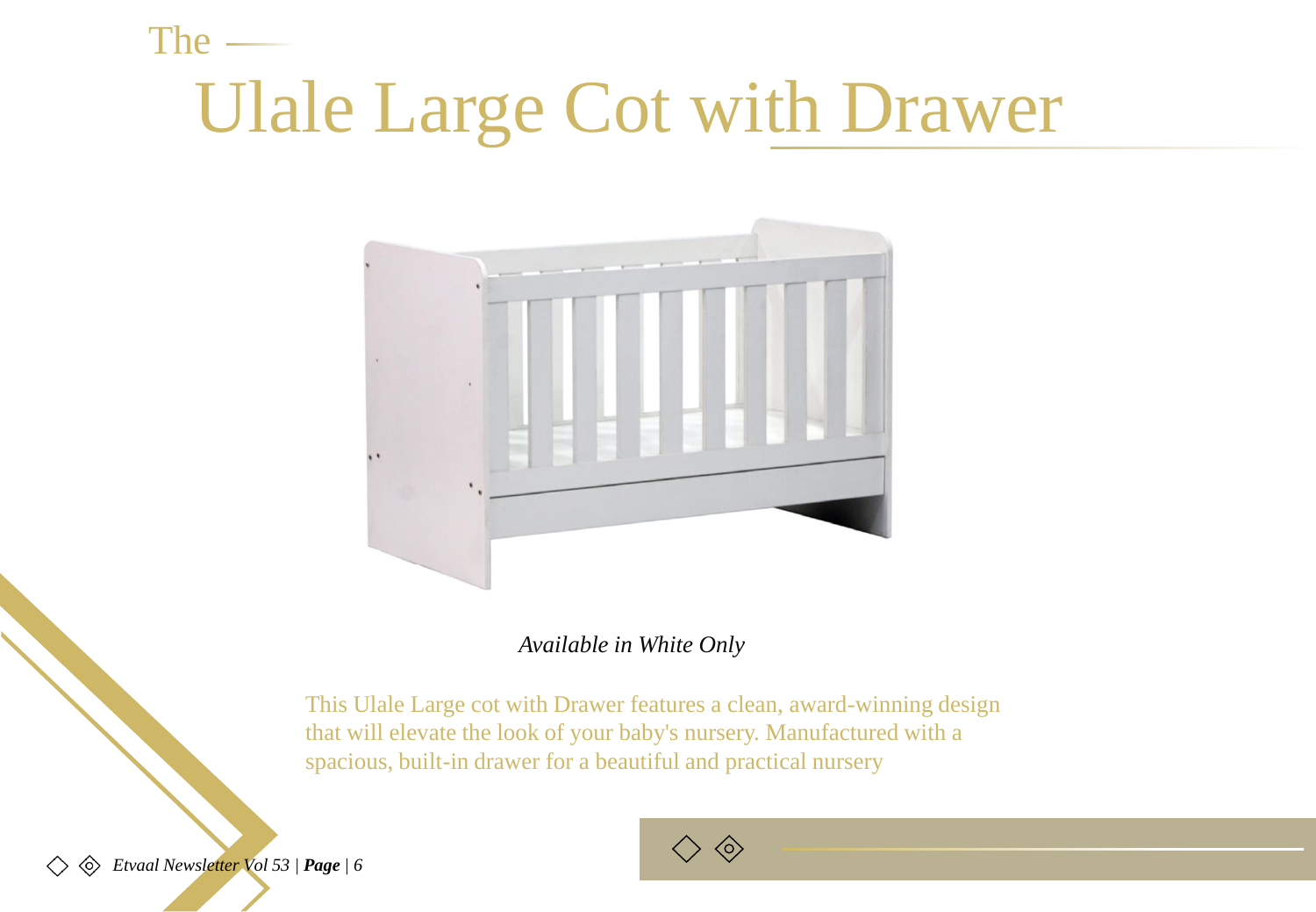### The Cascade Pedestal





A bed feels lost without a bedside table. Take the Cascade Melamine Pedestal, it's been designed to stand at a height that works for beds high and low.

Crafted from Melamine, it strikes a square silhouette and finished in a rich Monument Oak or an elegant white.

*Etvaal Newsletter Vol 53 | Page | 7*

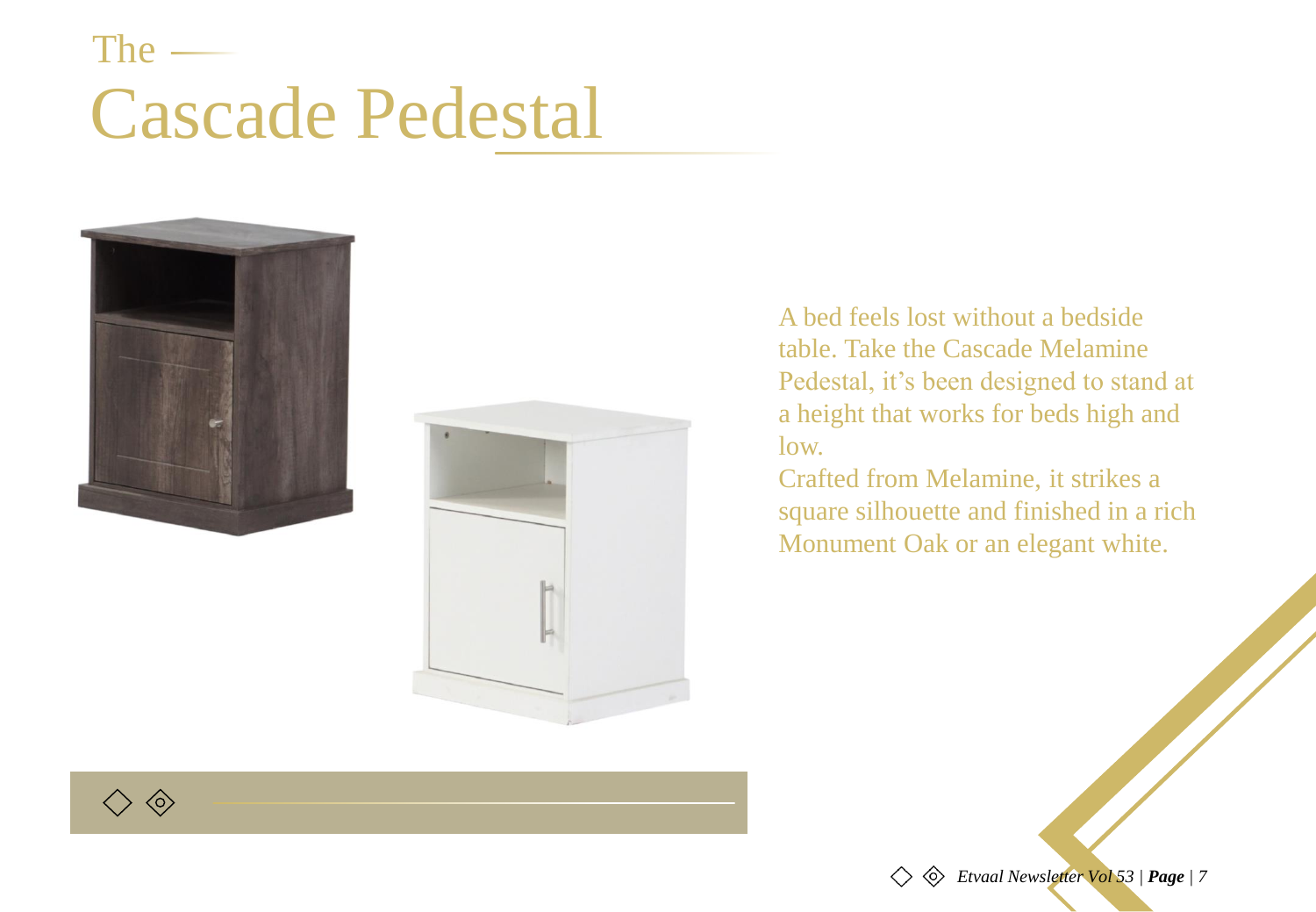

# The Slats Upgrade



### *The Upgrade*

At Etvaal we are constantly working at improving and innovating our products to produce better and more upmarket ranges.

We have done away with the ribbon that attaches the slats together. This saves time in factory line and the packaging department.

### *How to space the slats evenly*

Use one slat to space all of them evenly across the bed's side rails.

### *Fasten to the Bed*

Please see image on how to fasten the slats to the bed's side rails

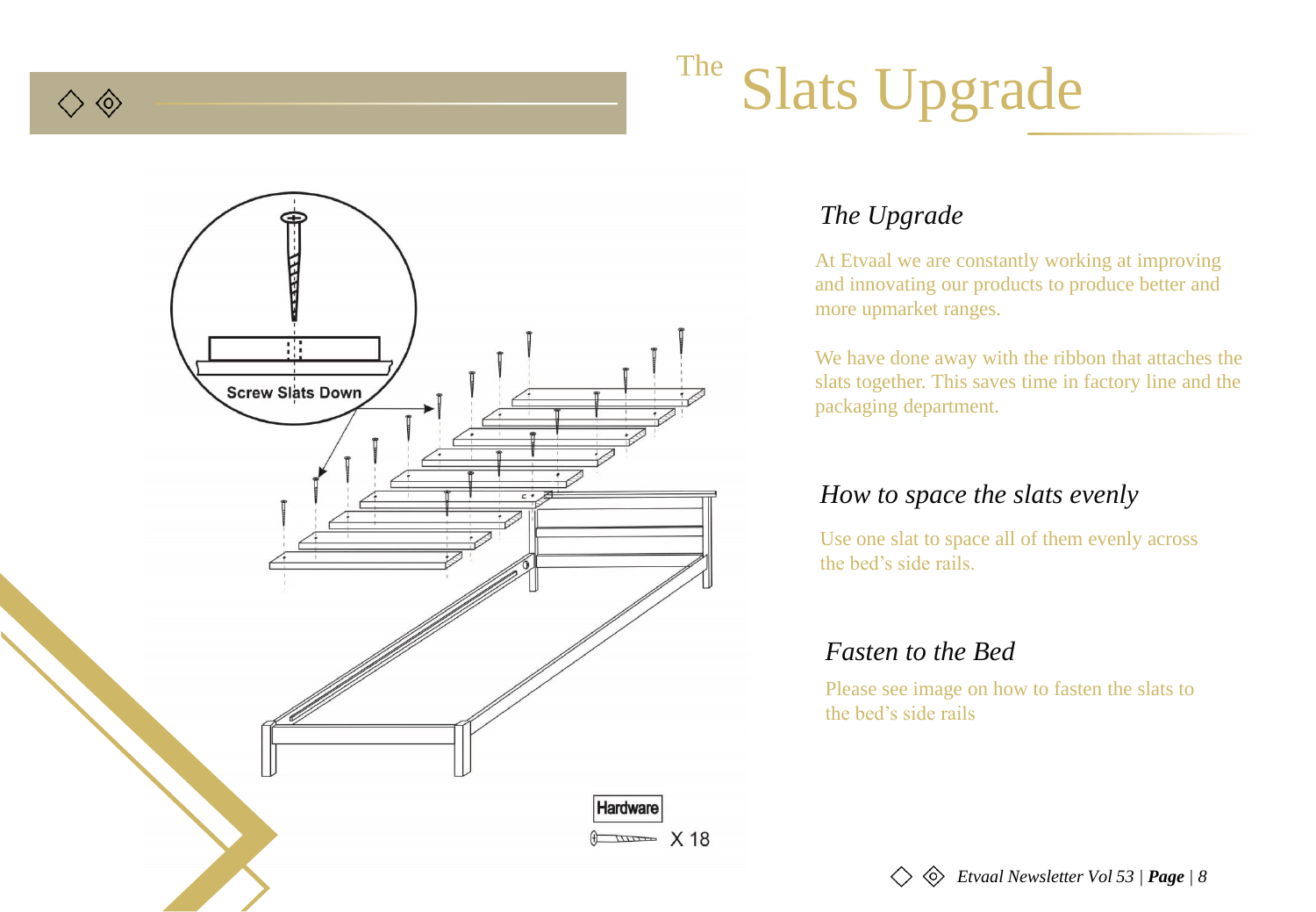As a leading furniture manufacturer, we understand the need to keep costs down while operating efficiently. We constantly search for ways to maximize the value of our products, however, from time to time it is necessary to adjust our product pricing to compensate for the increases in expenses. The continued volatility of prices and shortages on all commodity based products continues. This has in turn had both a direct and knock-on effect on many products within our product range.

Pleasingly, some of these increases have been absorbed with clever business strategies, working quicker and smarter from planning to production to logistics. Our prices maintain constant despite increases between 10% to 30% for production materials like board, veneers, pine, hardware and packaging materials, besides covering year over year inflation costs.

The current increases have come to a point that it is no longer absorbable into our current pricing structure or by internal process improvements. Consequently, as a result of the above, the frequency of the price movements and careful review of industry practices, we have decided that the best way to handle this situation is to put through a small increase.

### *Average price increase of 3%*

*Price changes effective on all orders delivered from 01 NOVEMBER 2021*

*Etvaal Newsletter Vol 53 | Page | 9*

# Product Pricing